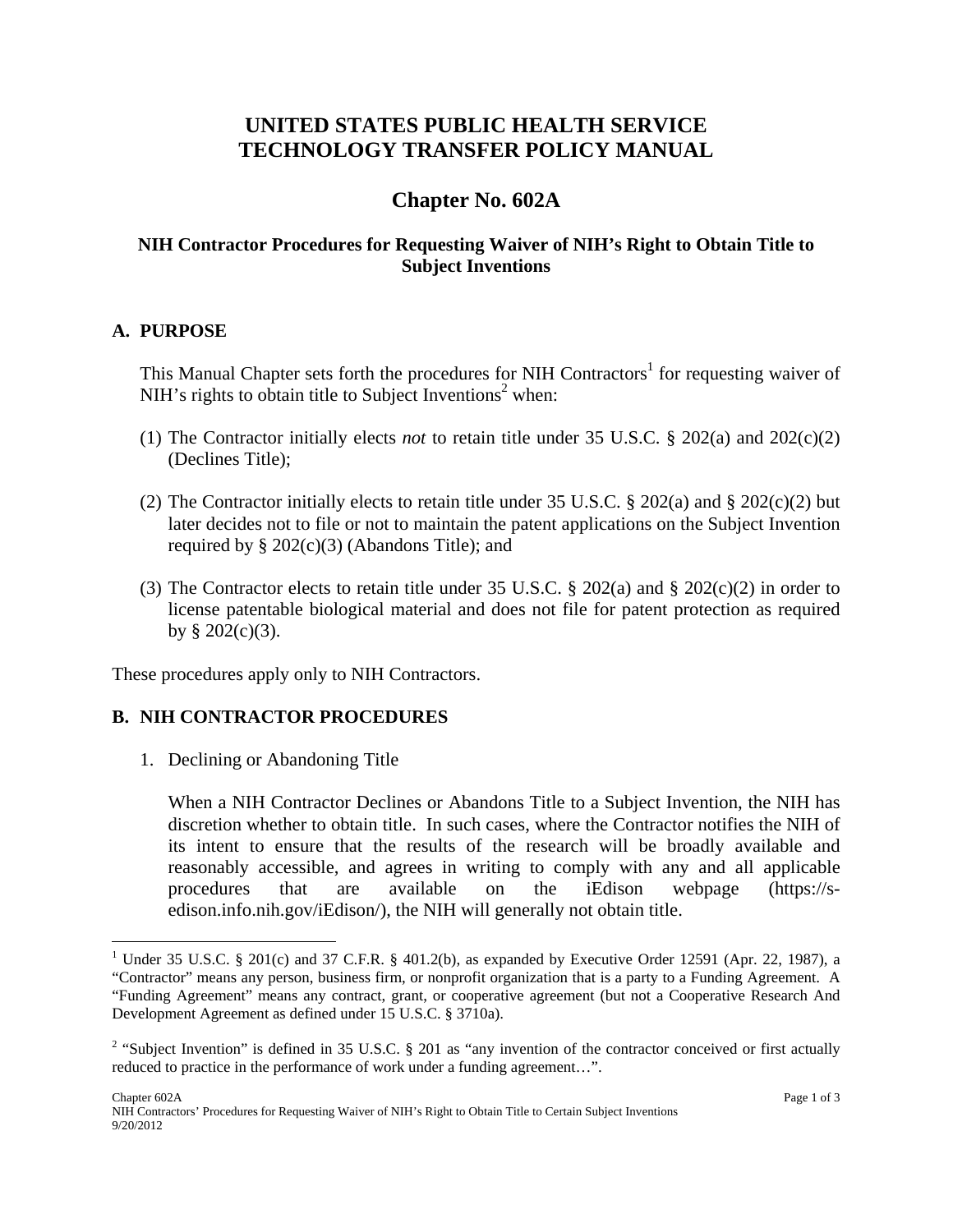#### 2. Unpatented Biological Materials

If a Contractor elects to retain title to a Subject Invention comprising a unique research resource (or "research tool"),<sup>3</sup> but does not file for or maintain any patents on the Subject Invention, the NIH will not exercise its right to obtain title, provided the Contractor agrees with the following conditions:

- (1) The Contractor must make a written or electronic request to the Division of Extramural Inventions and Technology Resources, National Institutes of Health, 6701 Rockledge Drive, MSC 7750, Bethesda, MD 20814-7750;
- (2) Information describing the invention must be made publicly available either through publication in the scientific literature or by other appropriate means;
- (3) The licensing strategy must ensure that the research resource will be made available to the nonprofit research community. Generally, this can be accomplished through nonexclusive licensing, or exclusive licensing for distribution or sale of the materials. If an exclusive license is negotiated for internal use by a for-profit entity, the license must address continuing availability of the material to the nonprofit research community. Any exclusive license must provide for conversion to nonexclusive status or termination of licensee's rights upon failure to comply with the terms addressing continuing availability;
- (4) If an exclusive license is executed, provision must be made for independent maintenance of the material, such as at a national repository, or the originating grantee laboratory;
- (5) The government shall have a worldwide, irrevocable, unlimited royalty free, paid-up license in the material to make, use or distribute, or to have it made, used, or distributed for the Government. Upon request, sufficient quantities of the biological material shall be provided to the Government with such documentation as the Government is needed to preserve, use, and replicate the material to meet PHS needs; and
- (6) If the Contractor fails to fulfill the conditions of paragraphs 1-4 above, NIH shall automatically have the right to: (1) distribute the material, or (2) require the Contractor to comply with the Unique Research Resource requirements of its grant.

 $\overline{a}$ 

<sup>&</sup>lt;sup>3</sup> As stated in the "Principles and Guidelines for Recipients of NIH Research Grants and Contracts on Obtaining and Disseminating Biomedical Resources: Final Notice, 64 Fed. Reg. 72,090-72,096 (Dec. 23, 1999) ("NIH Research Tools Policy"): "The term 'unique research resource' is used in its broadest sense to embrace the full range of tools that scientists use in the laboratory, including cell lines, monoclonal antibodies, reagents, animal models, growth factors, combinatorial chemistry and DNA libraries, clones and cloning tools (such as PCR), methods, laboratory equipment and machines. The terms 'research tools' and 'materials' are used throughout this document interchangeably with 'unique research resources.' Databases and materials subject to copyright, such as software, are also research tools in many contexts."